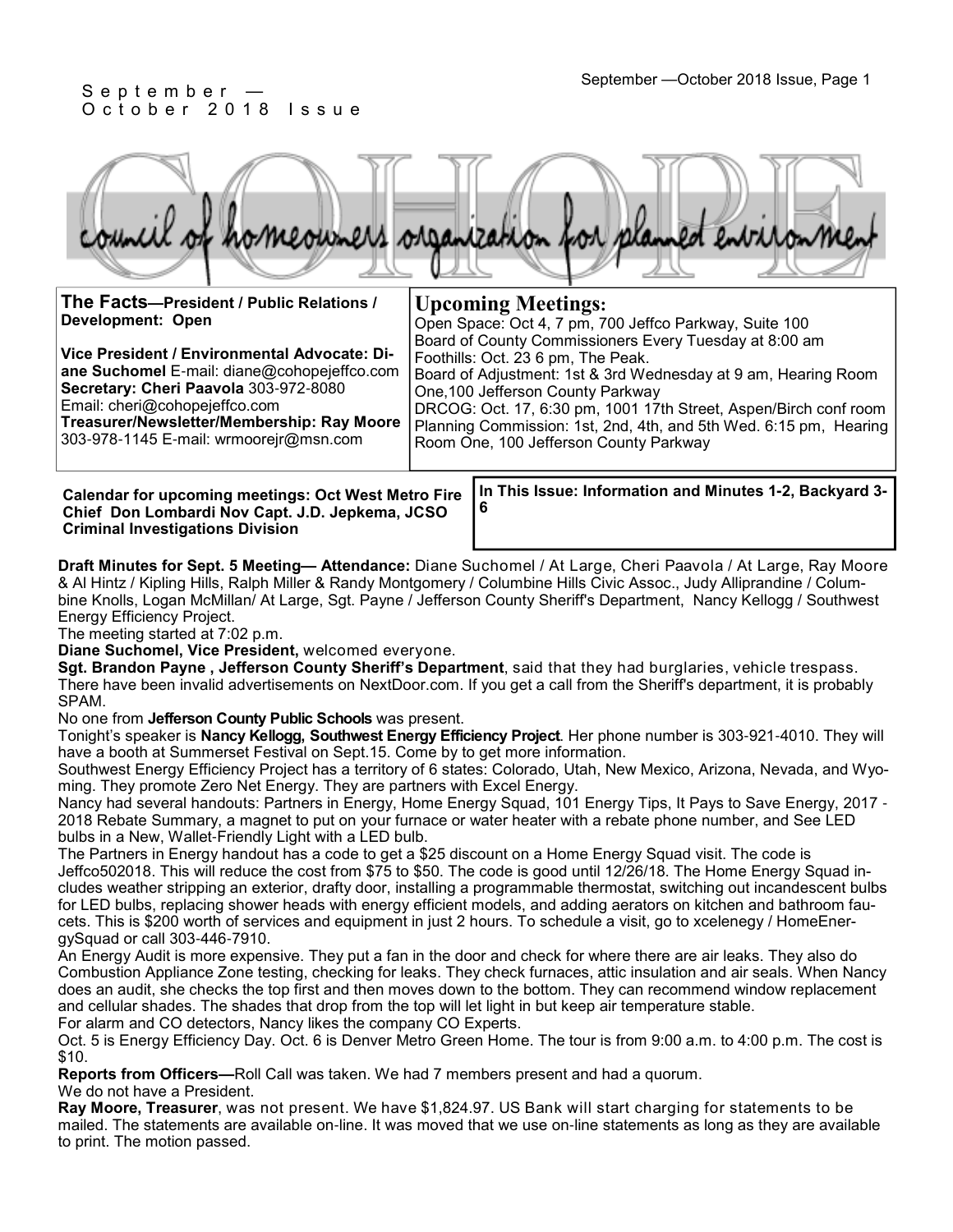**Cheri Paavola, Secretary,** was present. The Minutes for July were approved.

**Diane Suchomel, Vice President,** was present.

The following are Community meetings.

CMT 18-112366 is for the former Safeway location at the southeast corner of S. Pierce St. and W. Ken Caryl Ave. The meeting was on June 21.

CMT 18-118979 is for 5920 S. Estes St. The meeting was on Aug. 306:30 at The Ridge. They want to rezone to allow a Detox facility be placed into an existing office building.

CMT 18-119851 is for the northeast corner of W. Fairview Ave. and S. Garrison St. They want to rezone from C-1 to PD to allow about 36 single family homes.

The following are Pre-applications.

PA 18-118376 is for 9700 Old Coal Mine Ave. They want to rezone, plat, and a new SDP for a Senior Living facility. It is the Columbine Hills Church or the Nazarene church property. They have a contract for purchase if the Pre-application is approved. The new facility would be 3 or 4 stories with 115 independent living units and 18 detached cottages on the south side. This is a total of 133 units. The parking places will total 190 spaces, 120 in garages and 70 outside. There will be 3 access points. The main entrance is from Old Coal Mine Ave. There are 2 entrances on Independence, 1 for the cottages and 1 for the apartments.

PA 18-121409 is for 5890 S. Alkire St. They want to rezone to allow building of 26 town homes. This is associated with the church property.

PA 18-122316 is for 12325 W. Bowles Ave. It supports moving Stepping Stones Support Center to W. Bowles Community Church.

PA 18-122317 is related to PA 18-122316. They want to rezone for PD to allow a service agency for adults with developmental disabilities. PA 18-122316 will become PA 18-122317. The meeting will be on Sept. 13. This is also related to PA 18-121409. There are 2 different non-profits involved: Stepping Stones Support Center and Stepping Stones Communities.

The 85 bus route will be discontinued on Aug. 26. It will be replaced by a Flex Route.

The Jefferson County Master Plan has had several meetings on the South Plains. They want attendees to suggest on what they should focus.

Resolution CC 18-268 creates a new Jefferson County policy. It will be part of the Master Plan in Part 3, Section 3. It was approved Aug. 18.

Prairie dogs from the southwest corner of Coal Mine Ave and W. Kipling are being caught and relocated to Rocky Flats. The request to move prairie dogs from Wyoming was declined.

At the picnic, we have twice as many candidates as we had participants. Should we cancel? Perhaps only do it in major election years? Just do a Pot Luck?

What do we want to do about the Christmas Party?

We do not have a speaker for Oct. Suggestions were for information on ballot initiatives, school bond or mil levies, or highways. *(West Metro Fire Chief Don Lombardi was scheduled after the meeting to talk on their ballot issue.)*

Ralph Miller asked if anyone had experience with wall issues. No one had experience.

Our Nov. meeting will be at Lilley Gulch in the Reo Room. The speaker is Capt. Jepkema with JCSO Special INvestigations.

**Old Business**—The position of President for COHOPE is still open.

**New Business—**None.

Announcements—None.

We adjourned at 7:55 p.m. - *Cheri Paavola*

| <b>COHOPE Treasury Activity: August-September 2018</b>                                              | W. R. Moore, Treasurer |         |  |  |
|-----------------------------------------------------------------------------------------------------|------------------------|---------|--|--|
| <b>Beginning Balance August 1, 2018</b>                                                             |                        | 1963.63 |  |  |
| <b>Deposits</b>                                                                                     |                        | 0.00    |  |  |
| <b>Withdrawals</b>                                                                                  |                        | 138.66  |  |  |
| Website Fee \$32.97 Bank Fee \$2 July, August, September Newsletter \$5.50 (\$16.50)                |                        |         |  |  |
| Colorado Yearly filing \$10 Picnic—Drinks and chicken \$37.19 Lilley Gulch Rental for November \$40 |                        |         |  |  |
| <b>Ending Balance October 3, 2018</b>                                                               |                        | 1824.97 |  |  |

**COHOPE will do our Fall Adopt-a-Hwy trash pick up on our section of W Bowles Ave between South Simms St and C470 on Saturday 10/13.**

**If it is raining/snowing that day, then we'll do the pickup the following Saturday.**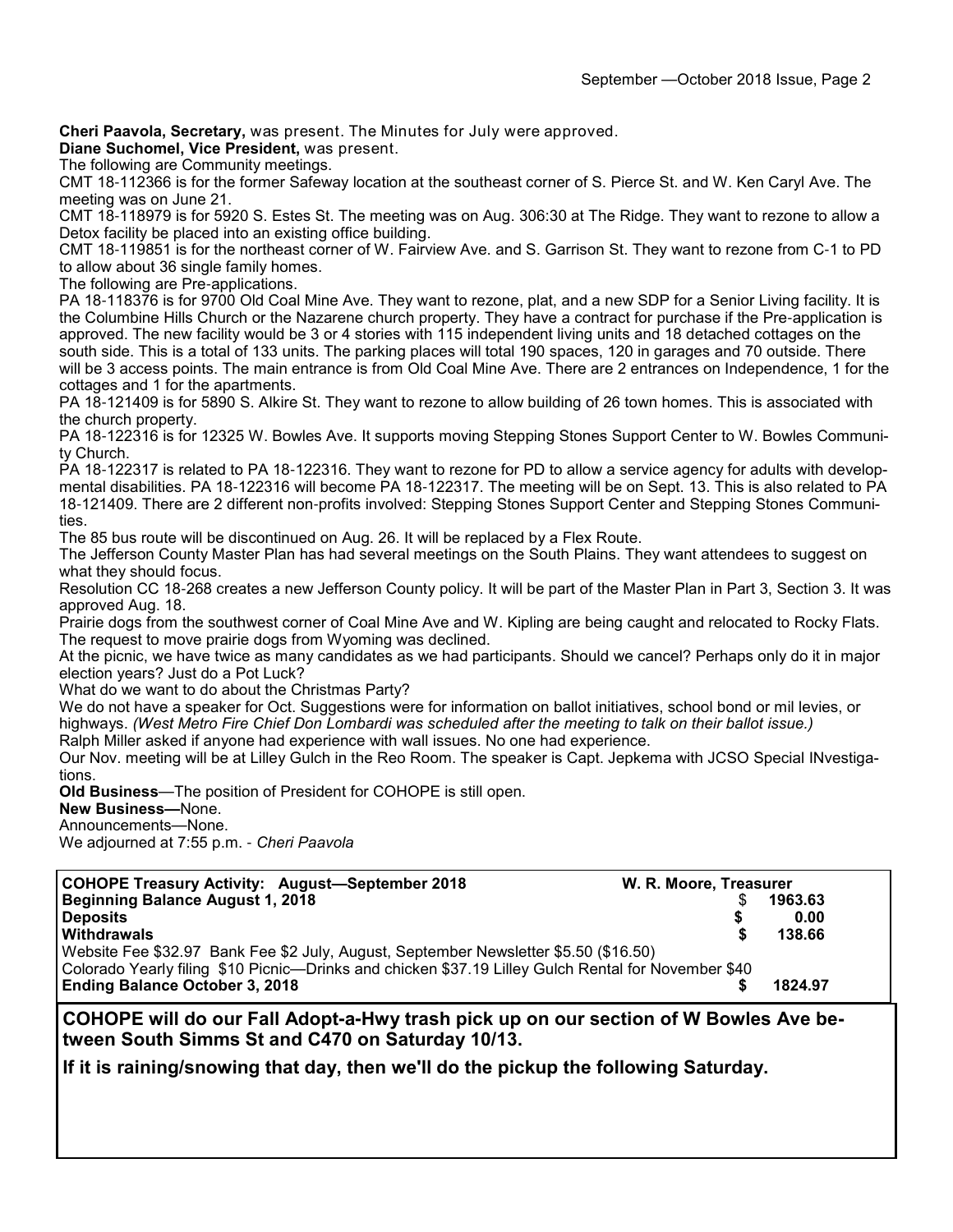# **THE BACKYARD**

## Columbine Hills News

**President's Corner** — Back in school – yay – I think. It looks to be a promising year, we're doing some things differently and I think that's going to be better. My, how my cucumbers have grown, I wish the rest of my garden could keep up. The pumpkin plant still has blossoms but only one or two little gourds. Those pesky rabbits ate my entire zucchini plant!! I've tried a live trap, but they are not dumb bunnies. Those pests have dug holes in my back yard, have scratched up my front yard and I suspect their urine is yellowing spots. Have any of you found any way to deal with rabbits?? Please share if you have – I don't want to take matters to a lethal end.

Speaking of taking care of your yards; in just a couple of weeks is our Dumpster Day. At 0800 on October 6th we will have two compactor trucks stationed at the CHE parking lot. Come in on the east side and get into the line. If you've paid your CHCA dues you can bring in one pickup load for free. Please, no TV's and computers. So use this time to spruce things up for the fall to come. We plan to have a metal recycling truck there for your heavier waste.

If you need help with a clean-up project, feel free to use the neighbor helping neighbor forms found in each newsletter. We have a group of good folks who live in Columbine Hills who are willing to come to your home and assist you with clean up. PLEASE take advantage of their generosity.

One more thing about CHCA, I'd love to add a new board position – a technology manager. We need to get into the new millennium. I want an active robust website but I have no idea how to operate the setup of something like that. There are things we need to have available for realtors and folks wanting to move into the community. We need to be able to coordinate CHCA happenings digitally. If you have the skill and resources and a bit of time [I'm thinking once things were up and running it would only take an hour a month to manage thins] I'd love to have a chat with you. CHCA will do all the funding – we need the skills.

I hope you have a great fall – and for those of us who have been in this state for a long time and whose blood runs orange and blue . . . GO BRONCOS. As always, be the kind of neighbor you wish you had.— *Randy Montgomery, CHCA president, rmontgomery@frcs.org*

*From* **August 11th CHCA Board Meeting—**Meeting called to order at 9:04 am Officers present Randy, Jenn, Pat. Board members present: Steve, Ruth, Ralph, Michaelle, Kelly. Community members: Russ, Alicia, Mary, Janet, Iris, Jennifer, Jim

CHCA by-laws require a majority of board members [5 of 9]

Treasures report presented by Pat Seconded by Jenn. 2 new members this month

CHCA by-laws require a written report

**Old business:** Membership status: Pat – 282. New move in packets delivered: 16 – one address needs to be clarified. Picnic, face painter, clown coming, bouncy house, Jenn bring coolers for drinks, randy hotdogs, buns, chips, cookies, cups, plates, napkins, Make sure signs are out!!

Metal recyclers: Randy calling for dumpster day – Oct 6th, 8am-11am or until trucks are full. Donation for Playground being given. Xeric Garden time is 8am not 9am

**New business:** August YOM – 1.) 6463 W Canyon Ave 2.)8111 S Marshall Ct

Realtors not giving correct information.

Need help with weeding on our neighborhood corners – if you live there please help! Please help clean up our neighborhood and keep it clean and beautiful!

Wanting Santa to come to the Christmas party – asking now – also checking on mini horses to pull around the parking lot Member on Chestnut – complaining the speed. Member complaining about the ditch by park, no one taking responsibility for the condition. Ralph went and talked to Foothills – they explained that flood control is in charge of it. It is called Massey Draw.

Meeting adjourned at 9:45am.

### Columbine Knolls Voice

*From* **July 10 Board Meeting Minutes—**President Hale called the Meeting to Order at 7:02 p.m. Board Members Present were Directors Hale, Tierney, Woodbury, Wambsganss, Whitelaw, Wilcox, Buresh and Luellen.

**COMMITTEE REPORTS:** Membership: Director Wilcox reported that there were three new memberships, which brings the total to 331, which is 4 less than at a comparable time last year.

The fall clean up, scheduled for September 15, from 9 am to 12 noon, was discussed. It was suggested that the costs be discounted by 20%, to \$20 for members and \$32 for non-members, in part to attract more participation and also because the truck will cost only half of normal as a make up for the previously planned clean up where the trash truck was a noshow. All agreed that participation from people outside the community and in other developments was welcomed and encouraged.

**Safety, Beautification and Maintenance:** Director Whitelaw thanks the volunteers for the clean-up at the entrance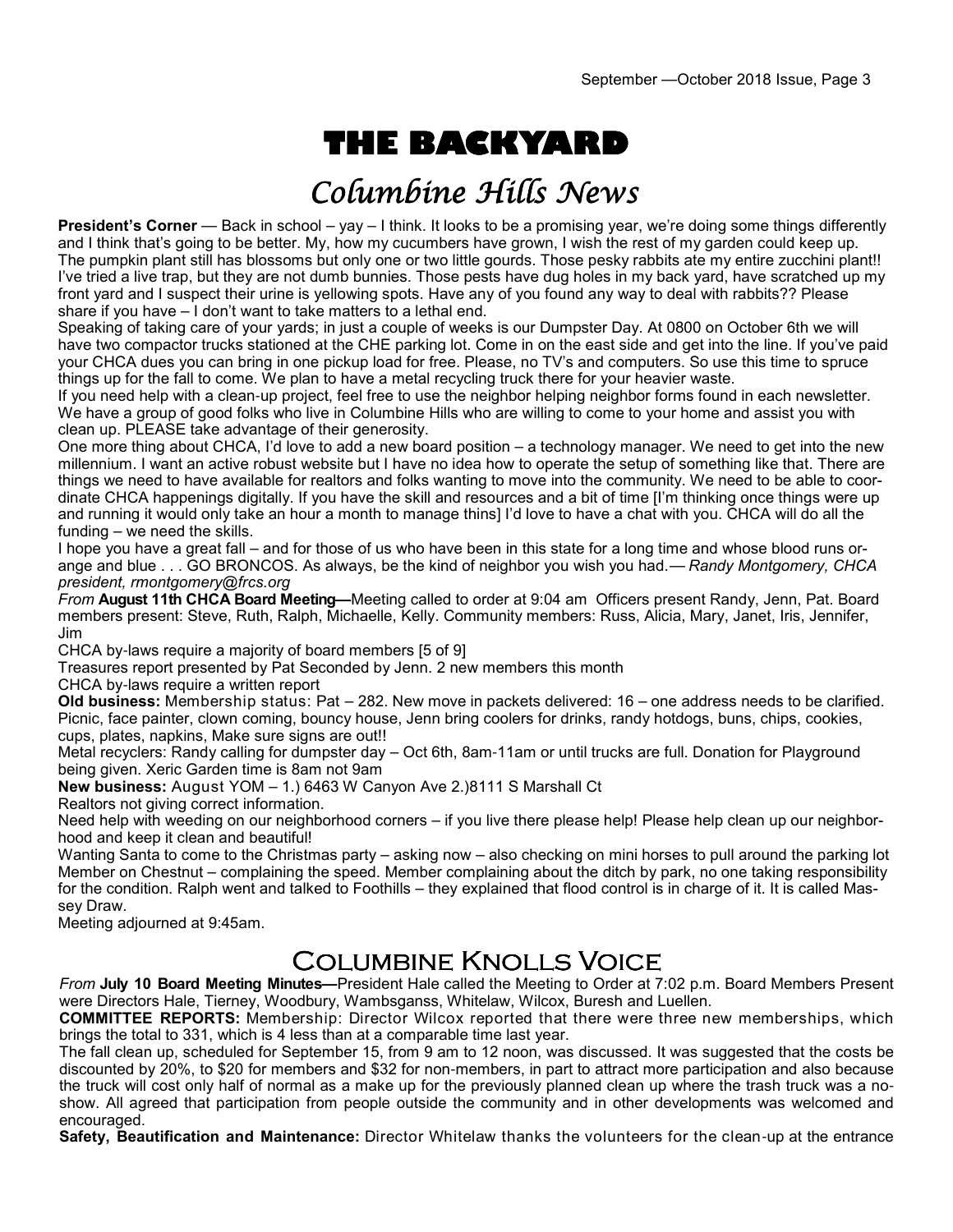and noted that volunteers were needed for maintenance of the Coal Mine entrance, especially since it had been too hot to spray the weeds.

**Covenants and Architectural Control:** President Hale reported that last month there were 5 approved PIPSAs: one shed, one window and three painting/siding.

President Hale noted that the HOA's covenant enforcement issues continue. He noted that some attention was being paid to sight distance issues, as discussed at prior meetings and reiterated that enforcement was limited to those violations that could be seen from the street.

There was a brief discussion about the court cases still pending and a discussion of the hearing one hearing being postponed by the court, upon request of the defendant residents and their counsel, until August 10.

**Special Events:** The Board noted that the 4th of July parade was a big success and thanked everyone involved, with a special thank you to Megan Kempf for again sponsoring the face painting.

It was discussed that the Brewer family had offered to host a movie night in the park with a suggested date of August 18.

The HOA pool party is scheduled for July 25, from 6-9 pm. It is free to members and guests are charged \$5. President Hale requested volunteer assistance from the Board members and noted that it was a dessert pot luck.

Finance: Director McClish was not present and thus there was no report. The financials would be on the website. Again, it was noted that a volunteer is needed for the treasurer position as Director McClish will be stepping down at the end of her term.

**Welcoming Committee:** To date 12 totes have been delivered to new residents and the totes will be available for sale at the pool party for \$5.

Upon Motion duly made and seconded, President Hale adjourned the meeting at 7:27 pm.

## **Columbine Knolls South II Review**

*From* **President's Corner—** The summer sure went by quickly and it seems like the kids just got out of school and here we are starting another school year. Hope all the families have had a great time off. We had our first Movie in the Park night on August 9th and it was great! A special thanks to Jennifer Blake and her voluntold husband Adam for taking the lead in organizing this event and to her volunteers Eric & Andi Elkins, Adam & Amy Kowalski, Stephanie Haberkorn, Brenda & Logan Abbott, Dave & Roseann Minson. Chuck & Allison Turner, Dan & Gretchen Meyers, Josh & Erin Kunkel, and Arron & Sarah Ward. Thanks to all families that attended. It was a great turnout for the first-time event. We had approximately 130 in attendance. The band Three Way Split was fantastic as well as the movie, the food trucks, and games. Looking forward to this becoming an annual event.

I have encountered a lot of rabbit issues in my yard especially in the grass areas with burned out circles caused by rabbit urine. I am sure a lot of you have had the same problem. I have been looking for solutions to take care of these areas that the rabbits apparently have created and found a few tips that may work for those that are interested in treating these spots. To neutralize this rabbit urine spray water with a hose across these areas soaking it but not leaving standing water. Wait three or four hours and water a second time. This is probably the single best way to neutralize rabbit urine. A second possible solution is to sprinkle gypsum on the areas of rabbit activity in the lawn. The gypsum should improve the soil's quality and promote better drainage. Gypsum also neutralizes salts left by the urine. Last if you notice urine smells in the mulch areas, sidewalks, or other paved surfaces around your property wash these areas with the hose. If the odor remains after it dries fill a spray bottle with one-part water and one-part white vinegar solution and spray thoroughly with this solution. DO NOT spray grass or other plant life with this solution because it could damage the plant life. By doing this it should discourage the rabbits from urinating in this area again. There is no perfect solution to get rid of the rabbits short of trapping all of them. Good luck on that!

Thanks,—*Bob Haberkorn, President CKSII HOA*

### Columbine West Civic Association Newsletter

*From* **A Moment With The Board** The August 8th monthly meeting was held at the Columbine West pool pavilion. Thank you to those who attended and gave of your time. National Night Out was the evening before the meeting and there was a great turnout. The weather was perfect and everyone enjoyed seeing the Jeffco Bomb Squad robots. It is always a pleasure coming together with Shiloh House and Target to host the event. This year we were also joined by Qudoba and the Columbine Kiwanis. There was food, games and raffles throughout the evening. A couple residents came to the meeting to ask about the recent conversation circulating concerning Republic Trash services in the neighborhood. A couple Officer/ Board Members spoke on the subject giving the residents a little history on the discounted deal Republic had offered to Columbine West a few years ago. At the meeting we hadn't yet heard back from the Republic Sales Representative that we had sent an email to. This Fall/Winter we will again be offering the Halloween Decorating contest and the Holiday Lighting Contest. Be sure to drop a message to CWCAtalk@gmail.com if you see a display you would like to see win. Winners will receive a Gift Card and a shout out in the newsletter. As a continued reminder to all residents, Columbine West is a 'Chicken free' neighborhood. The covenants are very specific and 'do not' allow them within the neighborhood. The CWCA continues to get reports of chickens residing in the neighborhood and these homeowners can expect a Viola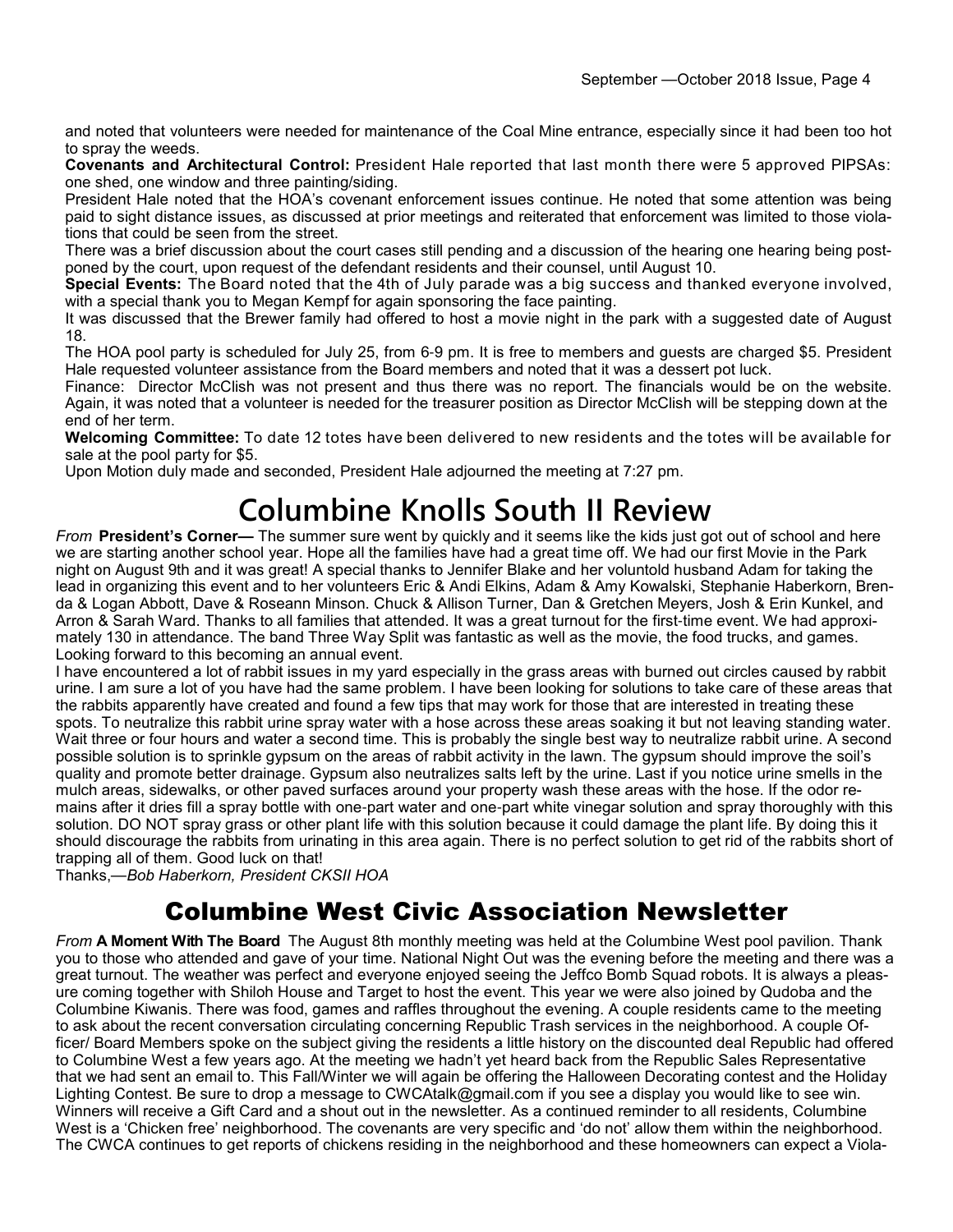tion Letter. With all the comments about neighbors having to deal with a new rat infestation, chicken feed has been reported to bring more rats around. Jeffco has also reported recently about an uptick in skunks and raccoons testing positive for

rabies in neighboring communities. Let us all work together to try our best in curbing attractants within the neighborhood. It is important to remember that any homeowner/ renter in Columbine West is governed by the covenants. If you need a copy you can contact CWCAtalk@gmail.com. The Welcome Committee volunteers each month to deliver a packet of goodies to each new resident. Currently we have 356 memberships supporting the 2018 Budget. The direct link to get to PayPal is www.neighborhoodlink.com/Columbine\_West/pages/39993. We encourage residents to become paid members and help support all the events and activities that happen within Columbine West. If you have questions or any suggestion of ideas feel free to email CWCAtalk@gmail.com. Residents are encouraged to attend any monthly meeting the next one is September 11th at 7:00 p.m., Dutch Creek Elementary School, second Tuesday of the Month.

### The Leawood Rapporter

*From* **Leawood Civic Association Minutes of August 13, 2018** Board Members Present: Paul O'Connor, Mike Karbach, Debby Baker, Rhonda Eveleth, and Nancy Bock.

**Treasurer's Report:** Mike presented the Treasurer's Report, which included LCA current account balances, payments received, and bills paid. Mike reported that we continue to receive RSVPs for the picnic. Mike gave the RSVP forms that he has received to Rhonda.

**Jay Court Entrance:** The drip system is still not working. Rhonda did post on the LCA Facebook page that the Board members needed help with watering. We did not receive any offers to help. Rhonda with call Jefferson County again to inquire about the status of getting the water back on. She will also request that they water more than twice a week.

**2018 Membership Drive:** We did not receive any new or renewing memberships since the last meeting. Due to surgery, Chip was not able to completely process the memberships that have been received so will provide an updated count at the September meeting.

**2018 Annual Picnic:** Debby added a date and posted the signs for the picnic early since the date was accidentally omitted from the August Rapporter. Details for the picnic were discussed and Board member assignments were reviewed. Money was approved from the budget to purchase a large cooler for ice. A few residents have offered to help with set-up and clean-up for which we are extremely grateful! Meeting adjourned at 7:35 p.m.

*From* **Leawood Metropolitan Recreation and Park District Minutes August 15, 2018** The meeting was called to order at 6:40 PM at Leawood Park by President Kyle Sargent. Members present were: Directors Donna Snyder/Treasurer, Linda Smith VP, Debby Baker/Director-Special Projects and Dave Padilla, Parks. Erin Star from Children's Playstructures &

Recreation was present for the first part of the meeting. **Public Comment/Correspondence** – Dave noted information about the Raccoon Park boundaries @ the Fair Drive park entrance. The Board will review information and report at next meeting. Front Range Christian School has requested to

lease the Weaver soccer field for the second season of 11 sessions. The board approved the lease. Residents please note that Jefferson County ordinances apply to all of our Parks. This is especially true of keeping dogs on their leashes when walking in the parks. We have had several complaints lately about people walking their dogs off leash and those off leash animals approaching residents with leashed dogs. Residents may call the Sheriff to report those who are in violation of county ordinances.

**Treasurer's Report** – Donna presented the Treasurer's Report. Additional property tax revenue and ownership tax revenue was received. A check from South Jeffco Sports was received for the use of the Leawood ball field. Invoices for the month include: United Site Services (port-a-potties), Denver Water, Waste Management, Xcel, invoice from Rich for helping to clean up after the hail event and trimming bushes at Leawood Park, Anthony Shaw for tree trimming, doggie bag vendor, DBC for sprinkler supplies, Weston's maintenance fee, reimbursement to Linda for paint for Raccoon Creek signs, and Dave's invoice and reimbursement to petty cash. Debby moved the Treasurer's report be received and bills paid, Linda seconded, and the motion passed without objection.

**Parks Manager Report** – Dave reported several fallen trees and branches during wind and rain events lately. Rich helped him clean event debris from the parks. Plus, there was significant work done in the xeriscape garden. The dumpster area is getting full and will be removed soon. Lots of sprinkler repairs were done where needed. Watering in some areas have been increased as needed. Urban Drainage contractor removed a tree that went down over the path in Raccoon Park, as well as a tree east of the far east bridge in Weaver Park and two large willow branches at the volleyball bridge. Another tree was removed, and large branches taken out on the south side of the creek in Raccoon Park just upstream of the diversion dam. Thank you, Urban Drainage.

Someone pulled the port-a-potty out of its enclosure in Leawood Park and dumped it on its side. Dave required assistance to reset it back into the structure. Rich's crew brought in new mulch for the tree areas in Weaver Park play area, trimmed the juniper bushes around the potty at Leawood Park and bushes in front of the pavilion. New mulch will go in soon. Repairs were made on the deck at the Leawood pavilion and the west bridge in Weaver Park.

Kim Holland presented a landscaping plan last month for the entry to the wooden bridge area. Dave has priced the plants